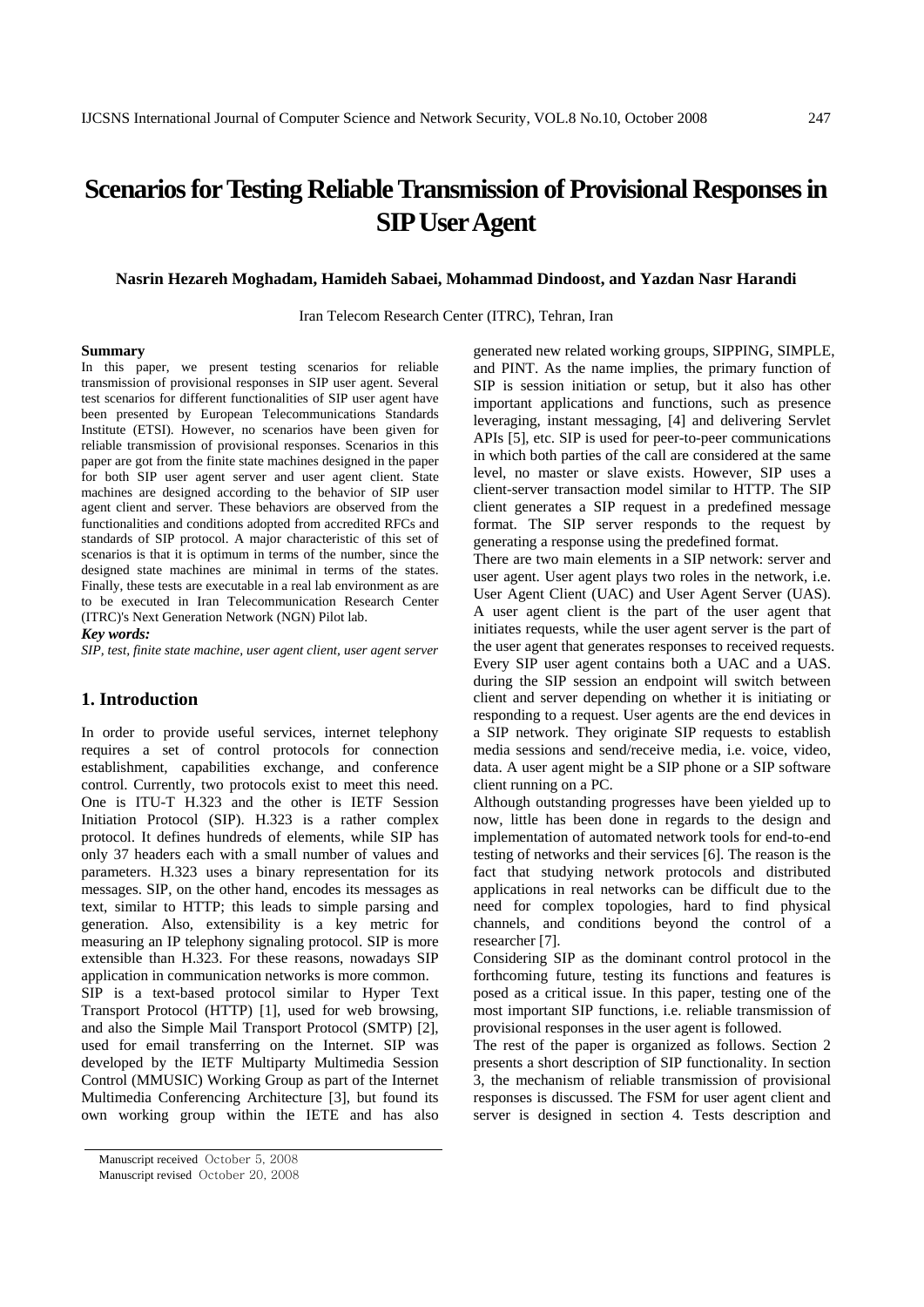scenarios are presented by section 5. Finally section 6 concludes the paper and gives some guides for future works in this line of research.

# **2. SIP Functionality**

SIP functionality is different from most other client/server architectures, such as web browsing. SIP user agents are usually assumed to be intelligent in the sense they are part of a fully qualified Internet host as defined in RFC 1121 [8] and RFC 1122 [9]. These agents support many other basic Internet protocols including DHCP, DNS, and IMCP. SIP is based on request/response transactional model. Each transaction includes a request, which calls a special method or function in the server, and at least one response. SIP message are divided into two categories, requests sent from the client to the server and responses sent from the server to the client. Both types use the template defined in RFC 2822 [10]. Two types of response are defined in SIP, provisional response and final response. The former indicates progress of the request process and includes some information about this processing. These responses are sent non-reliably according to SIP protocol standard [11]. The latter indicates final result of request processing and they are always sent reliably.

The reliability is an important issue in SIP messages transmission, especially in interoperation with PSTN. In PSTN networks, a mechanism is used for reliable message transmission. In this mechanism, different responses are retransmitted periodically until reception of the acknowledgement.

SIP tests can be divided into four categories, i.e. functional, conformance, performance, and interoperability. Most documents concerning SIP tests discuss on conformance of the protocol implementation with the RFC 3261 [11].

The objective of the functional tests is to check whether the system can generate proper output according to its input. In fact, there is no concern of the internal implementation of the system and hence this type of test is called black-box test. SIP functional tests include the tests of the user agents and the test of the servers, i.e. proxy, redirect, and registrar servers.

Main part of SIP functional tests relates to user agent tests for which no standards have been delivered yet. In this paper, we propose SIP user agent test scenarios for one the significant mechanisms of this protocol, viz. reliable transmission of provisional responses. The scenarios have been generated according to the recommendations of IETF SIP RFCs and are executable in a real test environment. The procedure of tests generation is as follows. At first, mandatory features and functions required for user agent implementation in SIP were specified [12], [13]. One of these functions is reliable transmission of provisional responses. Then the tests necessary to ensure support of this function were determined. In order to generate the scenarios of these tests the Finite State Machine (FSM) was designed for both user agent client and user agent server. The FSM is optimum in terms of the number of states and transitions. Afterwards, scenarios have been adopted according to the FSMs. All states of the machine and the transitions between the states have been regarded in extraction of scenarios. Therefore, scenarios consider all aspects in the mechanism of reliable transmission of provisional responses and make a comprehensive set of tests. Furthermore, the set is minimal in terms of the number of tests due to the optimism of the FSM.

# **3. Reliable transmission of provisional responses**

Final responses which are always sent reliably include the final result of a request process. For example, when a UAS sends the 2xx successful response to a UAC, it will continue to send the same response periodically until it receives the acknowledgment from the UAC. However, provisional responses indicate request reception and process continuation.

According to the fact that network evolution is now in the migration period, interworking with the current networks seems to be critical. Reliable transmission of SIP responses is considerable in many issues such as interworking with circuit-switched networks. Missing provisional responses causes problems in the interworking. For example, the "180" provisional response in SIP is converted to ACM message in ISUP in related gateways. ACM generates a one-way path for transmission of different announcements such as "The dialed number has changed." In such cases, if a provisional response is missed the circuit-switched network will not find the reason of call tear-down. Reliable transmission for provisional responses is necessary due to further reasons. One of the important reasons occurs in the transactions of "INVITE" message, the message used for session establishment request. It may take a long time from "INVITE" message transmission to final response reception. Thus, UAS requires sending provisional responses to request development of x and extra time for transaction processing. Due to the probability of packet loss, these responses should be retransmitted in every time interval.

Reliable transmission of provisional responses is similar to final responses [14]. Reliable provisional responses are retransmitted with an exponential backoff until reception of PRACK response. PRACK request in provisional responses is similar to ACK in final responses; however there is a key difference: although PRACK is used for notification of message reception, it is an ordinary message like BYE and a response is sent for this message.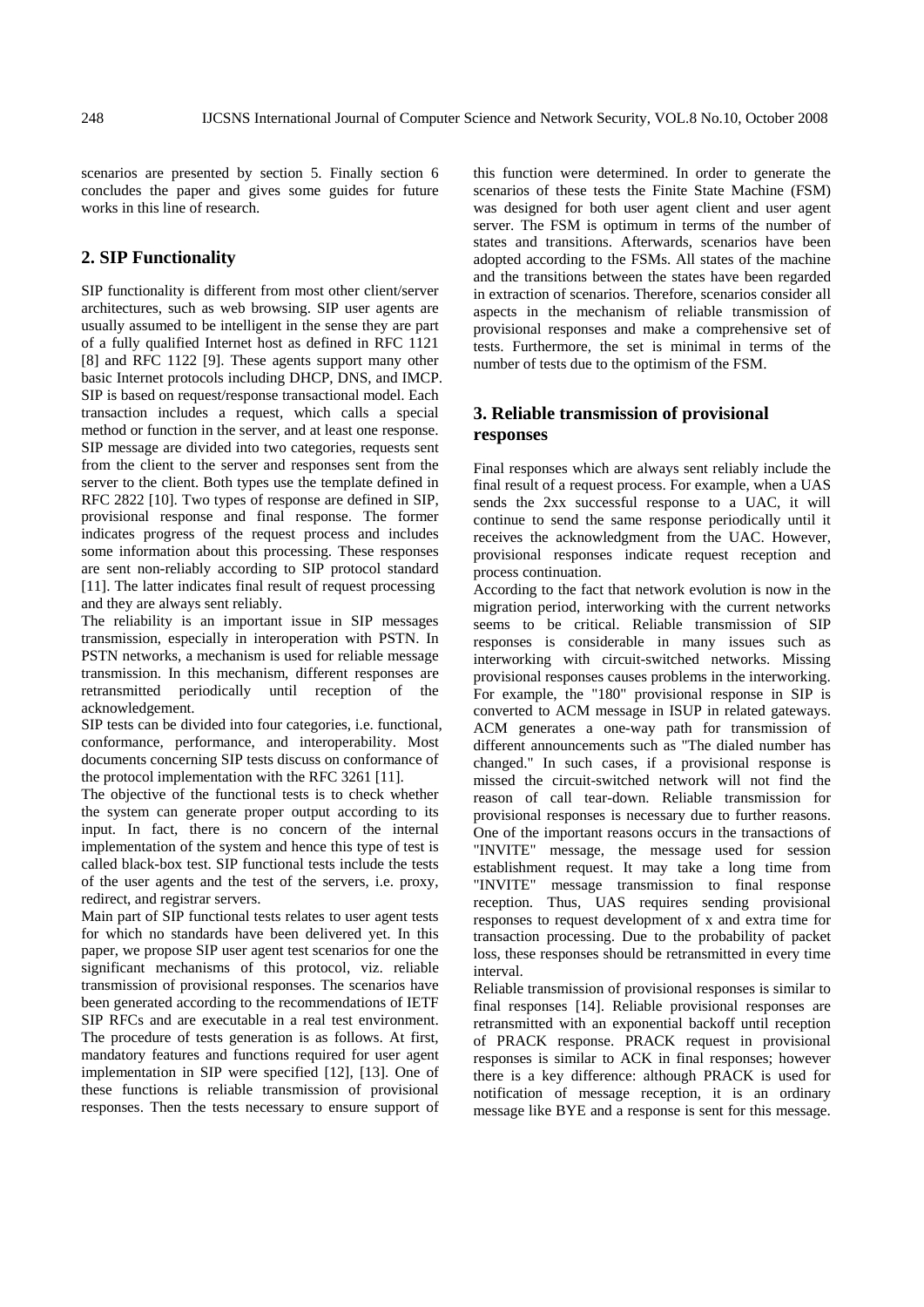In contrast, ACK is not an ordinary message and does not require a response.

If the client requires reliable transmission of provisional responses the "INVITE" message sent by UAC includes the "Require" header field in which there is a tag called "Option" equal to "100rel". In this case, UAS should send any non-100 provisional responses reliably. This response should also include the "Require" header field with the "OPTION" tag equal to 100rel. On the other hand, if the first request includes the "Supported" header with the "Option" tag equal to 100rel it indicates that the client supports reliable transmission of provisional responses and UAS can send these responses reliably. It is worth mentioning that UAS should not send "100" responses reliably and this is only "101" to "199" responses that can be sent so.

# **4. Proposed state machine for SIP user agent in reliable transmission of provisional response**

In this section, we design a state machine for SIP user agent in reliable transmission of provisional response. This state machine includes two sub-machines: server state machine and client state machine. These machines are useful for describing test scenarios to evaluate functionality of SIP user agents in reliable transmission of provisional response.

### 4.1. Proposed user agent client state machine

In client state machine, user agent sends the "INVITE" request after reception of that from the SIP client. If the "Require" header field in this request contains the "OPTION" tag equal to "100rel" user agent client will wait for provisional response reception of this request. After reception UAC sends an acknowledgment (PRACK) for the provisional response and go to waiting mode for final response. In this mode, UAC will send an acknowledgment after final response reception, i.e. 200. If the server does not support reliable transmission of provisional responses, user agent client will retransmit the "INVITE" request without the header mentioned above after reception of the unsuccessful response "420" and will stay in waiting mode for provisional and final responses of this request. In this case, it does not send PRACK for provisional response. Figure 1 shows the state machine of client user agent.

### 4.2. Proposed User agent server state machine

As it is observed in figure 2, user agent decides based on "Require" header field of "INVITE" request, in user agent server state machine. If this header field contains the

"OPTION" tag equal to 100rel and server supports reliable transmission of provisional response, the transmission will begin and the server will go to waiting mode for response acknowledgment reception (PRACK); otherwise the error response "420" will be sent and user agent will stay in waiting mode for further "INVITE" reception without the feature mentioned above. Receiving the "INVITE" request UAS will send provisional and final responses and will wait for acknowledgment. User agent server state machine is illustrated in figure 2.



Fig. 1 SIP User Agent Client State Machine



Fig. 2 SIP User Agent Server State Machine

In the next section, these state machines are used to define functional test scenarios.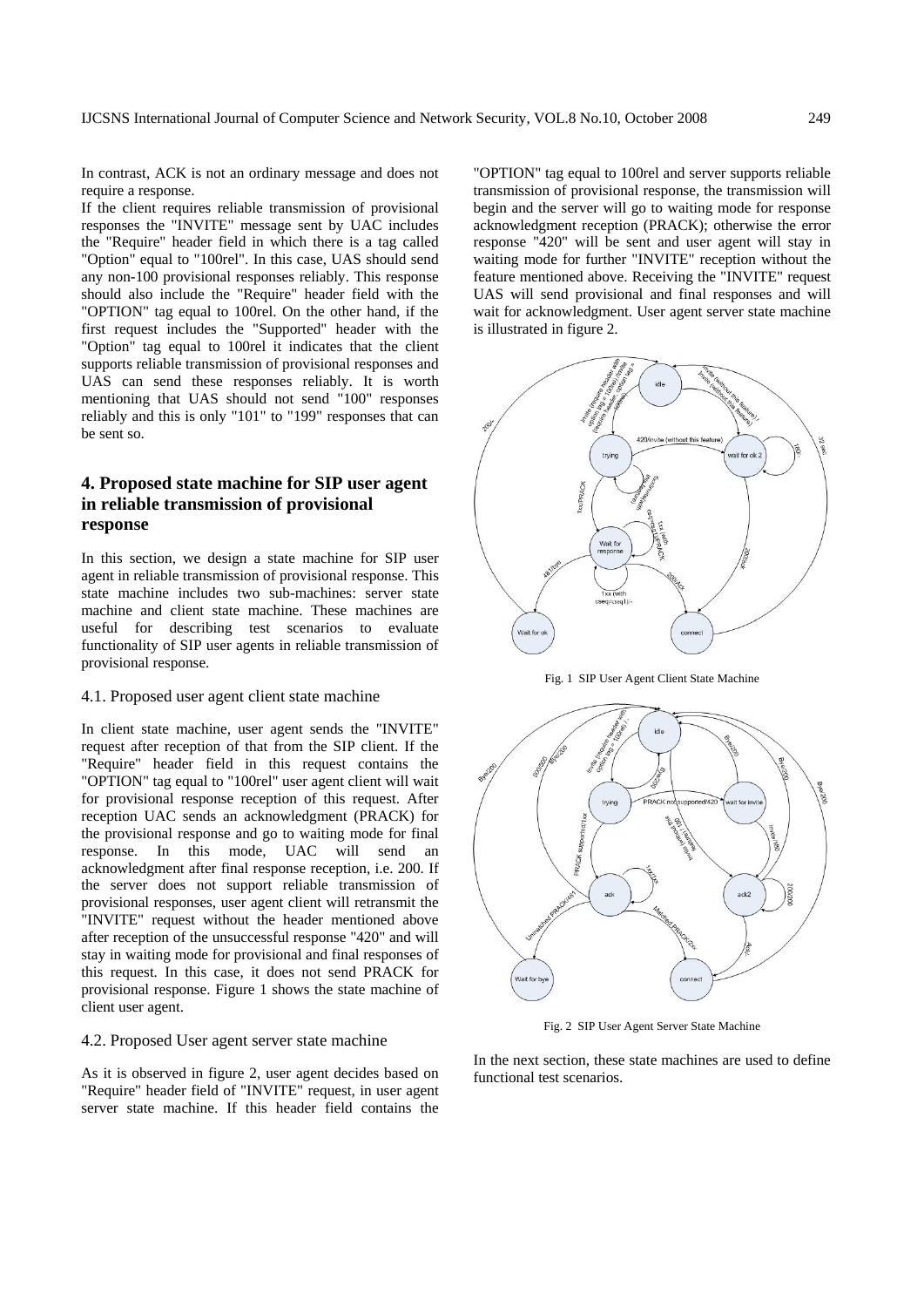# **5. Tests Description**

Testing is one of the most important issues in setting up a network, especially when the network is not still mature, e.g. a SIP network. We implemented a Pilot for Next Generation Networks (NGN) and tested different vendors' devices supporting SIP protocol [15]. In this pilot we observed that a considerable number of tests failed due to the mentioned immaturity, especially in interoperability between distinct vendors' network elements in a multivendor environment. For example, some SDP parameters used by a call server might be unknown for another call server; there might be some problems in route recording in SIP header; "REINVITE" messages might not have SDP body; etc [16]. This indicates the great importance and necessity of describing tests in each field of network implementation. A SIP test plan can have a structure as figure 3 illustrates.



Fig. 3 SIP Test Plan

In this section, complete description of user agent tests in reliable transmission of provisional responses is mentioned. Objectives, presumptions, assumptions, and steps of each test are mentioned in this section. UAC, UAS, or both are examined in these tests. These scenarios are comprehensive according to the designed state machines. However, the number of tests in the set is minimum.

| Table 1: Test scenario #1 |                                                      |  |  |
|---------------------------|------------------------------------------------------|--|--|
| Test ID                   | SIP-UA-FU-PR-01                                      |  |  |
| Topic                     | Normal transmission                                  |  |  |
|                           | Investigating message exchange for reliable          |  |  |
| Goal                      | transmission of provisional responses                |  |  |
| <b>DUT</b>                | UAS, UAC                                             |  |  |
| Test                      |                                                      |  |  |
| settings                  |                                                      |  |  |
|                           | UAC sends "INVITE" request with "Require"            |  |  |
|                           | header field containing tag "OPTION" equals to       |  |  |
| Test steps                | " $100$ rel" to UAS.                                 |  |  |
|                           | It is expected that UAS resends provisional          |  |  |
|                           | response until PRACK reception. Tag "OPTION"         |  |  |
|                           | in "Require" header field is equal to 100rel in this |  |  |
|                           | response. Time interval for provisional response     |  |  |
|                           | resend is equal to $T_1$ which is doubled in each    |  |  |

| transmission. The presumption for $T_1$ is 500 ms.                       |
|--------------------------------------------------------------------------|
|                                                                          |
| It is expected that UAC acknowledges this provisional response by PRACK. |
| It is expected that UAS produces 2xx final                               |
| response for this request.                                               |
| It is expected that the final response is                                |
| acknowledged by UAC.                                                     |

| <b>Test ID</b><br>SIP-UA-FU-PR-02<br>No supporting reliable transmission of provisional<br>Topic<br>responses<br>Verification of this point that if the server does not<br>support reliable transmission of provisional<br>Goal<br>responses, INVITE request will be returned<br><b>DUT</b><br><b>UAC</b><br>Server should be configured in the way that does<br><b>Test</b><br>not support reliable transmission of provisional<br>settings<br>responses<br>UAC sends "INVITE" request with "Require"<br>header field containing tag "OPTION" equals to<br>"100rel" to UAS. | Table 2: Test scenario #2 |  |  |  |
|------------------------------------------------------------------------------------------------------------------------------------------------------------------------------------------------------------------------------------------------------------------------------------------------------------------------------------------------------------------------------------------------------------------------------------------------------------------------------------------------------------------------------------------------------------------------------|---------------------------|--|--|--|
|                                                                                                                                                                                                                                                                                                                                                                                                                                                                                                                                                                              |                           |  |  |  |
|                                                                                                                                                                                                                                                                                                                                                                                                                                                                                                                                                                              |                           |  |  |  |
|                                                                                                                                                                                                                                                                                                                                                                                                                                                                                                                                                                              |                           |  |  |  |
|                                                                                                                                                                                                                                                                                                                                                                                                                                                                                                                                                                              |                           |  |  |  |
|                                                                                                                                                                                                                                                                                                                                                                                                                                                                                                                                                                              |                           |  |  |  |
|                                                                                                                                                                                                                                                                                                                                                                                                                                                                                                                                                                              |                           |  |  |  |
|                                                                                                                                                                                                                                                                                                                                                                                                                                                                                                                                                                              |                           |  |  |  |
|                                                                                                                                                                                                                                                                                                                                                                                                                                                                                                                                                                              |                           |  |  |  |
|                                                                                                                                                                                                                                                                                                                                                                                                                                                                                                                                                                              |                           |  |  |  |
|                                                                                                                                                                                                                                                                                                                                                                                                                                                                                                                                                                              |                           |  |  |  |
|                                                                                                                                                                                                                                                                                                                                                                                                                                                                                                                                                                              |                           |  |  |  |
|                                                                                                                                                                                                                                                                                                                                                                                                                                                                                                                                                                              |                           |  |  |  |
|                                                                                                                                                                                                                                                                                                                                                                                                                                                                                                                                                                              |                           |  |  |  |
| UAS responses by "420".                                                                                                                                                                                                                                                                                                                                                                                                                                                                                                                                                      |                           |  |  |  |
| It is expected that UAC resends request without                                                                                                                                                                                                                                                                                                                                                                                                                                                                                                                              | Test steps                |  |  |  |
| the header mentioned above.                                                                                                                                                                                                                                                                                                                                                                                                                                                                                                                                                  |                           |  |  |  |
| It is expected that UAS accepts this request and                                                                                                                                                                                                                                                                                                                                                                                                                                                                                                                             |                           |  |  |  |
| send final response for it.                                                                                                                                                                                                                                                                                                                                                                                                                                                                                                                                                  |                           |  |  |  |
| It is expected that UAC acknowledges<br>this                                                                                                                                                                                                                                                                                                                                                                                                                                                                                                                                 |                           |  |  |  |
| response.                                                                                                                                                                                                                                                                                                                                                                                                                                                                                                                                                                    |                           |  |  |  |

|  |  | Table 3: Test scenario #3 |  |
|--|--|---------------------------|--|
|  |  |                           |  |

| Test ID          | SIP-UA-FU-PR-03                                                                                                                                                                                                                                                                                                                                                                              |  |  |
|------------------|----------------------------------------------------------------------------------------------------------------------------------------------------------------------------------------------------------------------------------------------------------------------------------------------------------------------------------------------------------------------------------------------|--|--|
| Topic            | Incompatible PRACK with provisional response                                                                                                                                                                                                                                                                                                                                                 |  |  |
| Goal             | Verification of this point that a PRACK<br>incompatible with provisional response has been<br>returned with error, compatibility with PRACK<br>includes compatibility of "Method", "Cseq-num",<br>and "Response-num" header fields with<br>corresponding fields in provisional response.                                                                                                     |  |  |
| DUT              | <b>UAS</b>                                                                                                                                                                                                                                                                                                                                                                                   |  |  |
| Test<br>settings |                                                                                                                                                                                                                                                                                                                                                                                              |  |  |
| Test steps       | UAC sends "INVITE" request with "Require"<br>header field containing tag "OPTION" equals to<br>" $100$ rel" to UAS.<br>UAS resends provisional response until receiving<br>acknowledgement.<br>UAC sends a PRACK incompatible with<br>provisional response.<br>It is expected that UAS answers with "481".<br>It is expected that UAC transmits "BYE" request<br>and terminates the session. |  |  |

| Table 4: Test scenario #4 |                                                                       |  |  |
|---------------------------|-----------------------------------------------------------------------|--|--|
| Test ID                   | SIP-UA-FU-PR-04                                                       |  |  |
| Topic                     | Not reception of PRACK                                                |  |  |
| Goal                      | If PRACK request is not received, failure answer<br>will be returned. |  |  |
| <b>DUT</b>                | UAS                                                                   |  |  |
| Test                      |                                                                       |  |  |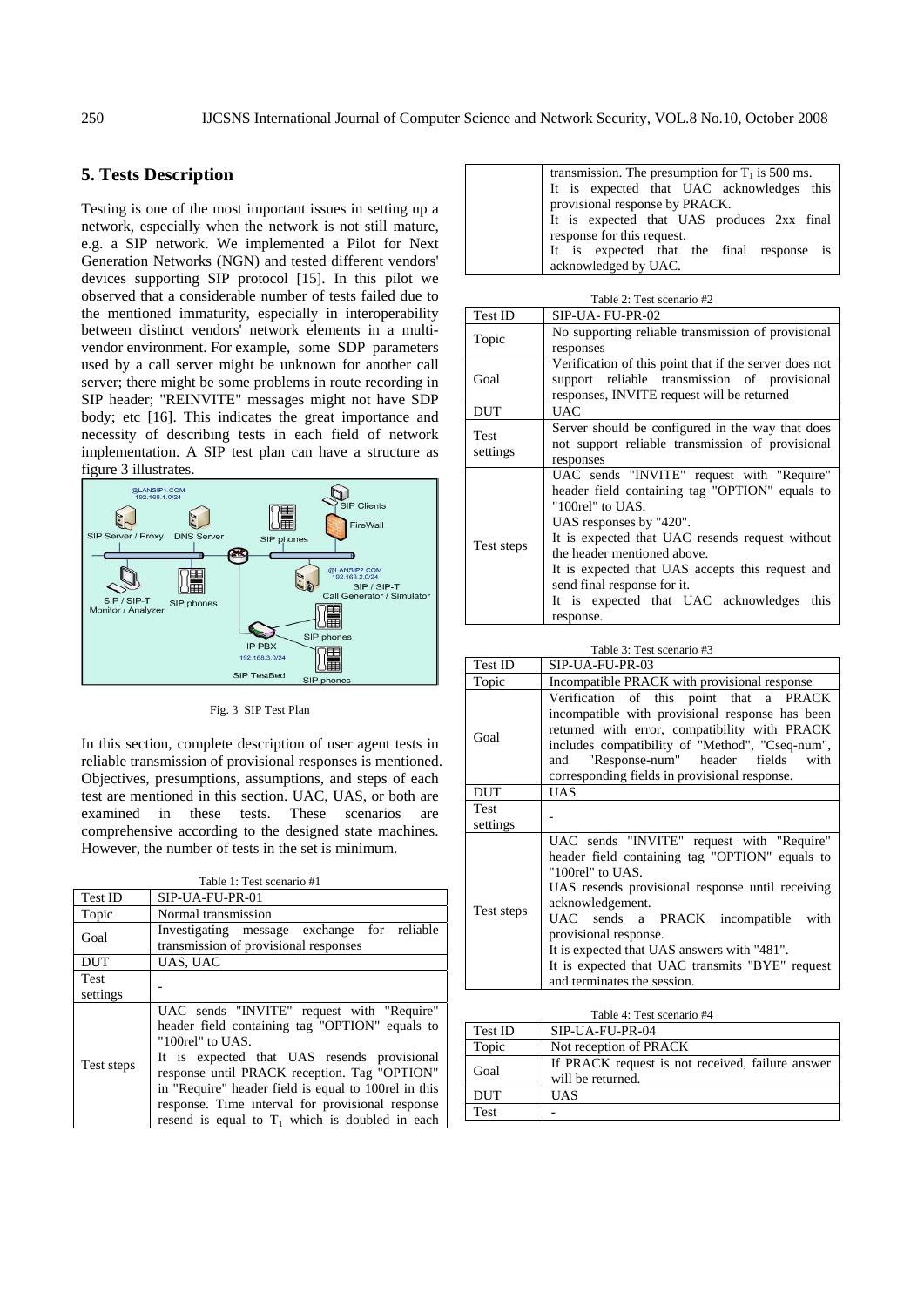| settings   |                                                                                                                                                                                                                                                                                                                                                                             |
|------------|-----------------------------------------------------------------------------------------------------------------------------------------------------------------------------------------------------------------------------------------------------------------------------------------------------------------------------------------------------------------------------|
| Test steps | UAC sends "INVITE" request with "Require"<br>header field containing tag "OPTION" equals to<br>"100rel" to UAS.<br>UAS sends provisional response, reliably.<br>UAC does not send PRACK request until the timer<br>in the server ends, i.e. reaches to $64^*T_1$ .<br>It is expected that UAS sends 5xx answer.<br>It is expected that UAC sends "INVITE" request<br>again. |

Table 5: Test scenario #5

| Test ID                 | SIP-UA-FU-PR-05                                                                                                                                                                                                                                                                                                                                                                                                          |
|-------------------------|--------------------------------------------------------------------------------------------------------------------------------------------------------------------------------------------------------------------------------------------------------------------------------------------------------------------------------------------------------------------------------------------------------------------------|
| Topic                   | Sending final response for the request before<br>receiving PRACK for all provisional responses                                                                                                                                                                                                                                                                                                                           |
| Goal                    | Investigating conditions in which final response<br>can be sent for all provisional responses before<br>receiving PRACK                                                                                                                                                                                                                                                                                                  |
| <b>DUT</b>              | <b>UAS</b>                                                                                                                                                                                                                                                                                                                                                                                                               |
| <b>Test</b><br>settings | Server is configured such that these conditions are.<br>removed: final response is equal to 2xx and at least<br>one of provisional responses has<br>session<br>description.                                                                                                                                                                                                                                              |
| Test steps              | UAC sends "INVITE" request with "Require"<br>header field containing tag "OPTION" equals to<br>" $100$ rel" to UAS.<br>UAS generates more than one response. These<br>responses do not have session description.<br>UAS sends final response for the request before<br>receiving PRACK for all provisional responses.<br>It is expected that UAS does not resend provisional<br>responses, but processes PRACK for them. |

Table 6: Test scenario #6

| Test ID                 | SIP-UA-FU-PR-06                                                                                                                                                                                                                                                                                                                                       |  |  |
|-------------------------|-------------------------------------------------------------------------------------------------------------------------------------------------------------------------------------------------------------------------------------------------------------------------------------------------------------------------------------------------------|--|--|
| Topic                   | Sending final response for the request before<br>receiving PRACK for all provisional responses                                                                                                                                                                                                                                                        |  |  |
| Goal                    | Investigating conditions in which final response<br>cannot be sent before receiving PRACK for all<br>provisional responses                                                                                                                                                                                                                            |  |  |
| <b>DUT</b>              | UAS                                                                                                                                                                                                                                                                                                                                                   |  |  |
| <b>Test</b><br>settings | Server is configured such that final response will<br>be 2xx and at least one of provisional responses has<br>session description                                                                                                                                                                                                                     |  |  |
| Test steps              | UAC sends "INVITE" request with "Require"<br>header field containing tag "OPTION" equals to<br>" $100$ rel" to UAS.<br>UAS generates more than one response one of<br>which has session description.<br>It is expected that UAS does not generate final<br>response for the request until receiving<br>acknowledgement for all provisional responses. |  |  |

Table 7: Test scenario #7

| Test ID    | SIP-UA-FU-PR-07                                                    |  |  |  |
|------------|--------------------------------------------------------------------|--|--|--|
| Topic      | In-order provisional responses                                     |  |  |  |
| Goal       | Ensuring that reliable provisional responses are<br>sent in-order. |  |  |  |
| <b>DUT</b> | <b>UAC</b>                                                         |  |  |  |
| Test       |                                                                    |  |  |  |

| settings   |                                                                                                                                                                                                                                                                                                                                   |
|------------|-----------------------------------------------------------------------------------------------------------------------------------------------------------------------------------------------------------------------------------------------------------------------------------------------------------------------------------|
| Test steps | UAC sends "INVITE" request with "Require"<br>header field containing tag "OPTION" equals to<br>"100rel" to UAS.<br>UAS generates more than one response. RSeq in<br>the second response is not one more than RSeq in<br>the first answer.<br>It is expected that PRACK is not sent for the<br>second provisional response by UAC. |

| Table 8: Test scenario #8 |  |
|---------------------------|--|
|---------------------------|--|

| <b>Test ID</b>     | SIP-UA-FU-PR-08                                                       |
|--------------------|-----------------------------------------------------------------------|
| Topic              | Receiving offer in PRACK                                              |
| Goal<br><b>DUT</b> | Investigating exchange of massages during offer<br>reception in PRACK |
|                    | <b>UAS</b>                                                            |
| Test               |                                                                       |
|                    |                                                                       |
| settings           |                                                                       |
| Test steps         | UAC sends "INVITE" request with "Require"                             |
|                    | header field containing tag "OPTION" equals to                        |
|                    | "100rel" to UAS.                                                      |
|                    | UAS sends provisional response reliably.                              |
|                    | UAC places "Offer" in PRACK and sends it.                             |
|                    | It is expected that UAS places "Answer" in final                      |
|                    | response to this PRACK.                                               |

| Table 9: Test scenario #9 |                                                                                                                                                                                                                                                                                                               |
|---------------------------|---------------------------------------------------------------------------------------------------------------------------------------------------------------------------------------------------------------------------------------------------------------------------------------------------------------|
| Test ID                   | SIP-UA-FU-PR-09                                                                                                                                                                                                                                                                                               |
| Topic                     | Unreliable transmission of provisional response                                                                                                                                                                                                                                                               |
| Goal                      | Acknowledging that if the "Required"<br>$\alpha$<br>"Supported" header field does not include the<br>"Option" tag equal to "100rel", the server must not<br>reliably send the provisional response                                                                                                            |
| <b>DUT</b>                | <b>UAS</b>                                                                                                                                                                                                                                                                                                    |
| <b>Test</b><br>settings   |                                                                                                                                                                                                                                                                                                               |
| Test steps                | UAC sends "INVITE" request without "Require"<br>header field containing tag "OPTION" equals to<br>"100rel" to UAS.<br>It is expected that UAS sends provisional response<br>for this request unreliably. This response does not<br>have the "Require" header field including "Option"<br>tag equal to 100rel. |

### **References**

- [1] R. Fielding, J. Gettys, J. Mogul, H. Frystyk, L. Masinter, P. Leach, T. Berners-Lee, "Hypertext Transfer Protocol-HTTP/1.1", IETF RFC 2616, Jun. 1999.
- [2] J. Postel. "Simple Mail Transfer Protocol," IETF RFC 821, Aug. 1982.
- [3] M. Handley, J. Crowcroft, C. Borman, and J. Ott, "The Internet Multimedia Conferencing Architecture," IETF Internet draft, work in progress, July 2000.
- [4] Henry Sinnreich, Alan B. Johnston, "Internet Communications Using SIP", John Wiley & Sone, Inc., New York, 2001.
- [5] Ubiquity Technical Report, "Service Creation and Service Delivery All in One", May 2004.
- [6] B. Ionescu, M. Ionescu, S. Veres, D. Ionescu, F. Cuervo, and M. Luiken-Miller, " A testbed and research network for